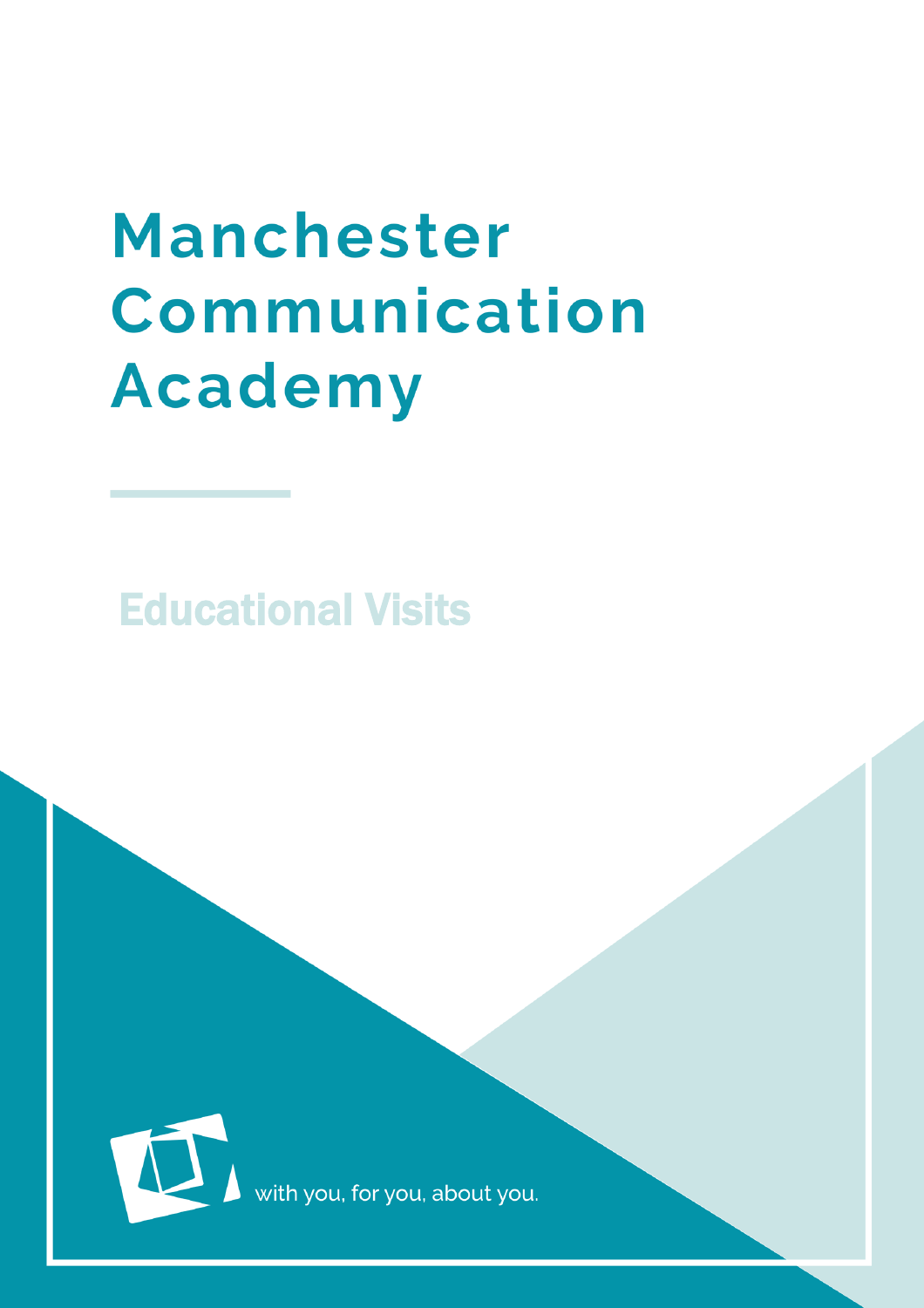| This document has been approved for operation within |                                         |
|------------------------------------------------------|-----------------------------------------|
| Date of last review                                  | October 2020                            |
| Date of next review                                  | October 2021                            |
| <b>Review Period</b>                                 | Annually                                |
| Date of Trustee Approval                             |                                         |
| <b>Status</b>                                        | Approved                                |
| Person Responsible for Policy                        |                                         |
| Owner                                                | <b>Manchester Communication Academy</b> |
| <b>Signature of Approval</b>                         |                                         |

# Introduction

We believe that educational visits are an integral part of the entitlement of every pupil to an effective and balanced curriculum. Appropriately planned visits are known to enhance learning and improve attainment, and so form a key part of what makes us a supportive and effective learning environment. The benefits to pupils of taking part in visits and learning outside the classroom include, but are not limited to:

- Improvements in their ability to cope with change.
- Increased critical curiosity and resilience.
- Opportunities for meaning making, creativity, developing learning relationships and practicing strategic awareness.
- Increased levels of trust and opportunities to examine the concept of trust (us in them, them in us, them in themselves, them in each other).
- Improved achievement and attainment across a range of curricular subjects. Pupils are active participants not passive consumers, and a wide range of learning styles can flourish.
- Enhanced opportunities for 'real world' 'learning in context' and the development of the social and emotional aspects of intelligence.
- Increased risk management skills through opportunities for involvement in practical risk-benefit decisions in a range of contexts i.e. Encouraging pupils to become more risk aware as opposed to risk averse.
- Greater sense of personal responsibility.
- Possibilities for genuine team working including enhanced communication skills.
- Improved environmental appreciation, knowledge, awareness and understanding of a variety of environments.
- Improved awareness and knowledge of the importance and practices of sustainability.
- Physical skill acquisition and the development of a fit and healthy lifestyle.

This policy will help us conduct educational visits in a safe and well-structured manner, giving our pupils and staff the best experience possible.

#### Application

Any visit that leaves the school grounds is covered by this policy, whether as part of the curriculum, during school time, or outside the normal school day.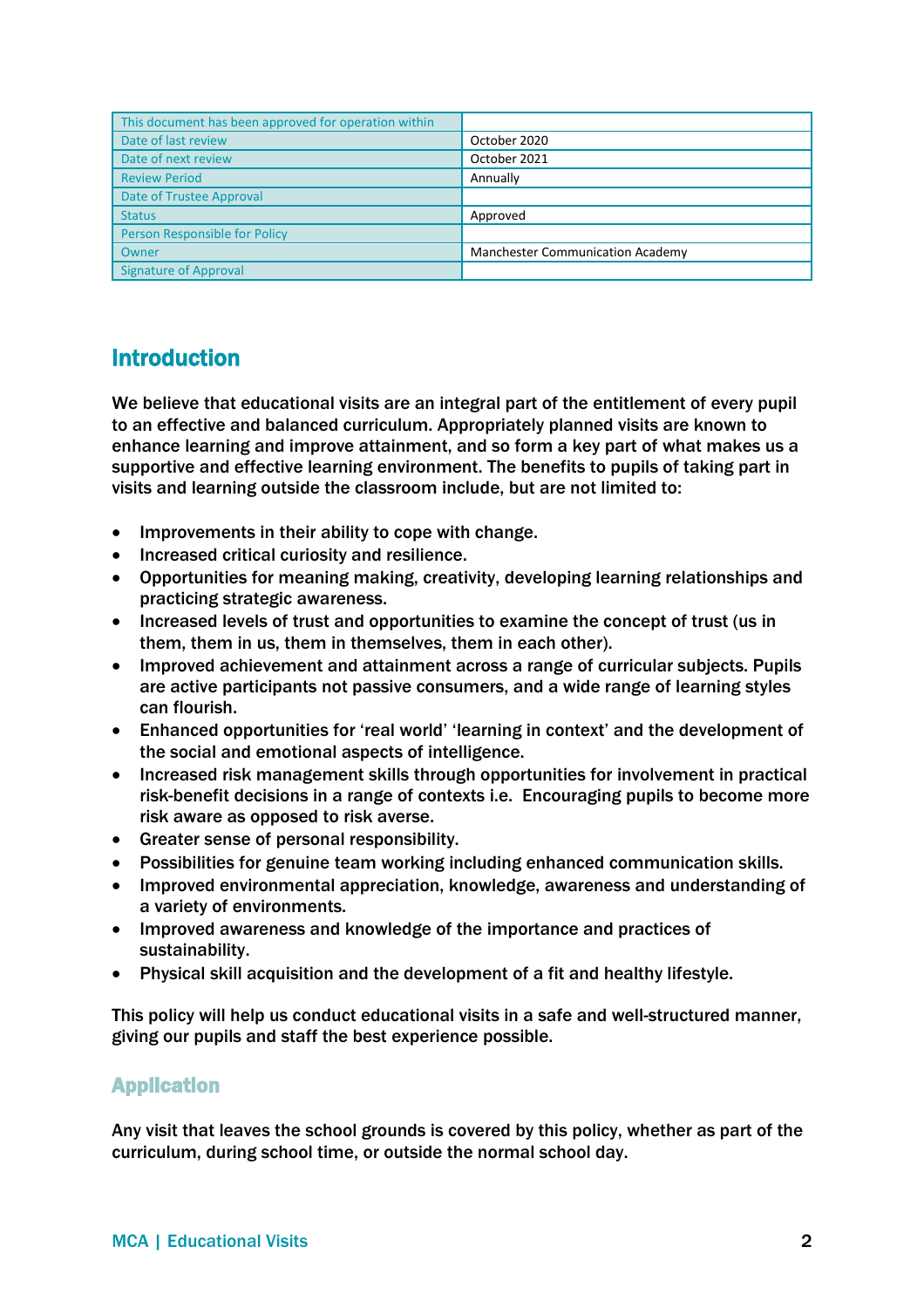In addition to this Educational Visits Policy, we uses EVOLVE. The web-based planning, notification, approval, monitoring and communication system for all off-site activities.

All staff are required to plan and execute visits in line with school policy (ie this document). Staff are particularly directed to be familiar with the roles and responsibilities outlined within the guidance.

### Clarification of roles

Visit leaders are responsible for the planning of their visits, and for entering these on EVOLVE. They should obtain outline permission for a visit from the EVC prior to planning, and certainly before making any commitments. Visit leaders have responsibility for ensuring that their visits will comply with all relevant guidance and requirements. Our expectations are that visit leaders are both competent and confident in leading a visit.

The Educational Visits Coordinator (EVC) is Andrew Woolley, who will support and challenge colleagues over visits and learning outside the classroom activities. The EVC is the first point of contact for advice on visit related matters, and will check final visit plans on EVOLVE. The EVC sets up and manages the staff accounts on EVOLVE, and uploads generic school documents, etc.

## Procedural requirements

Visits can be categorised into three categories, these are:

#### Category A

These are activities that present no significant risks. They should be supervised by a teacher who has been assessed as competent by the EVC, where appropriate, to lead the activity. Examples include walking in parks, field studies in environments presenting no technical hazards or low risk sports competitions.

#### Category B

These comprise some higher-risk or higher-profile activities. Safe supervision requires that the Group Leader should as a minimum, have undergone familiarisation specific to the activity and / or the location. The Group Leader will have to be approved as suitably competent by the EVC, and hold any necessary qualification/award. Examples include; walking in non-remote country, camping or cycling on roads.

#### Category C

This is the most demanding category. It includes all those activities that if not school-led, would be in the scope of the Adventure Activities Licensing Regulations 1996. In the case of sports, where safe supervision requires the leader to complete some prior test of his/her specific competence, such testing might include a recognised course of training, the recorded accumulation of relevant experience or an assessment of competence by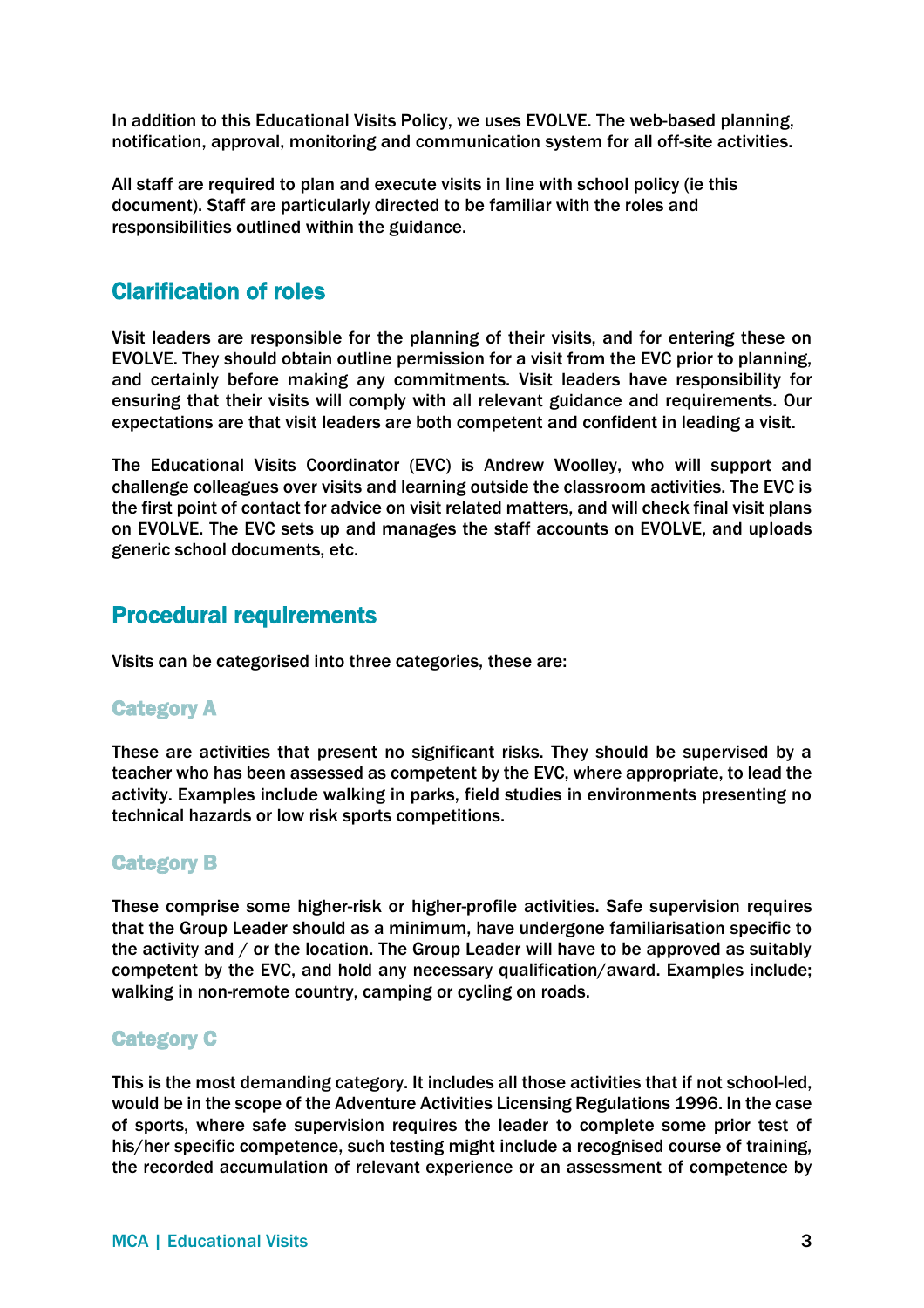#### an appropriate body.

#### Parental Consent

It is essential that parents are sent letters with information regarding the visit which must include details, time of visit and return, location, any specific requirements and to remind parents to ensure medical information is up to date (this list is not exhaustive).

Category B and C visits must have specific consent and up to date medical information from parents for children to participate.

#### Approval

For Category A visits the group leader should request permission to lead no later than 14 days before the trip takes place. Information should be inputted onto EVOLVE within this time frame.

Section 7 Risk management and risk benefit determines whether a generic risk assessment is sufficient or if a visit specific risk assessment needs to be conducted.

For Category B/C visits, the group leader should request permission no later than 6 weeks before the trips take place. Information should be inputted onto EVOLVE within this time frame. Visit specific risk assessments must be conducted for these visits.

#### Evaluation

All trips must be evaluated, no later than 4 weeks after return. This should be done on EVOLVE by the group leader.

## **Monitoring**

The EVC has the responsibility of monitoring visits to ensure that

- Visits and activities are carried out safely and effectively and in line with this policy and procedure
- Relevant policies and procedures are reviewed and updated to remain current and in line with good practice
- Staff have easy access to this school policy
- Staff have access to relevant training that supports the implementation of this policy
- The school keep proper records

### Induction, training, apprenticeship, succession planning

We recognise that staff competence is the single most important factor in the safe management of visits, and so we support staff in developing their competence in the following ways:

An apprenticeship system, where staff new to visits assist and work alongside experienced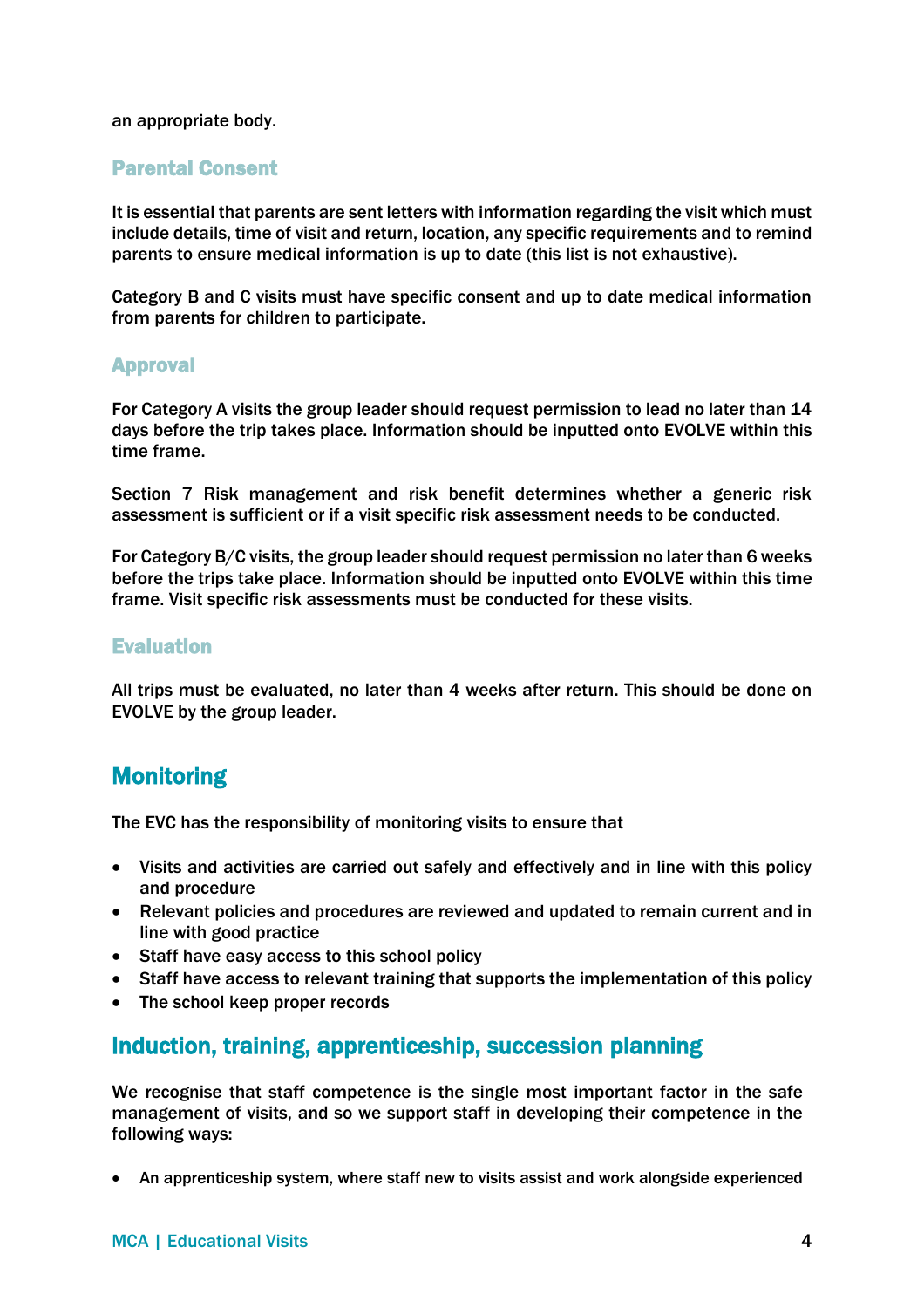visit leaders before taking on a leadership role

- Supervision by senior staff on some educational visits
- Support for staff to attend training courses relevant to their role, where necessary

In deciding whether a member of staff is competent to be a visit leader, the EVC will take into account the following factors:

- Relevant experience
- Previous relevant training
- The prospective leader's ability to make dynamic risk management judgements, and take charge in the event of an emergency
- Knowledge of the pupils, the venue, and the activities to be undertaken
- Any member of staff leading a residential or self-led adventurous activity must have attend visit leader training

# 6. Risk management and risk-benefit assessment Risk

#### **Assessments**

We understand that in order to deliver safe visits comprehensive risk assessments need to take place. For a number of visits, generic risk assessments are suitable for safe trips. Generic risk assessments are developed by the EVC and are reviewed every year. They are kept for a minimum of 3 years. These generic risk assessments are stored on EVOLVE.

For all category B and C trips, event specific risk assessments must be completed and attached to the EVOLVE form.

#### Ratios

Activity and Visit Leaders must ensure that young people are supervised in accordance with the principles of "Effective Supervision", requiring them to take account of:

- The nature of the activity (including its duration)
- The location and environment in which the activity is to take place
- The age and gender (including developmental age) of the young people to be supervised
- The ability of the young people (including their behavioural, medical, emotional and educational needs)
- Staff competence
- Distance

Our starting point for minimum ratios are as follows:

Category A (minimum of 2 staff): Y7 onwards

Category B (minimum of x 2/3 staff): Y7 onwards

Category C (minimum of x 3 staff): Y7 onwards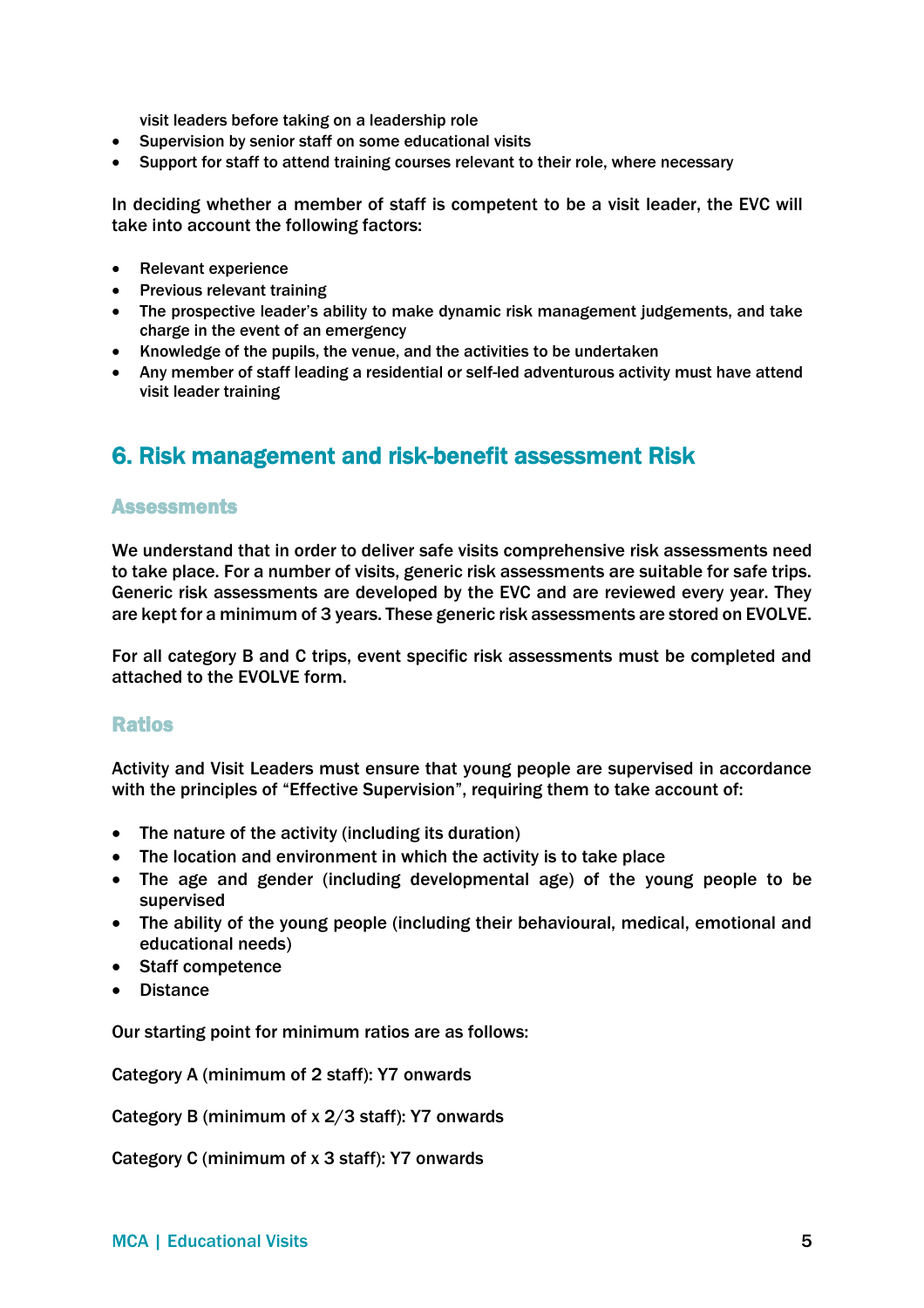In order to determine the actual number of staff needed we will use the framework described through SAGE

- Staffing: who is needed/available? The plan must work within the limits of available numbers, abilities and experience
- Activities to be undertaken: what do you want the group to do and what is possible?
- Group characteristics: prior experience, abilities, behaviour and maturity, any specific or medical/dietary needs
- Environment: indoors or out; a public space or restricted access; urban, rural or remote; quiet or crowded; within the establishment grounds, close to the establishment or at a distance; and the ease of communications between the group and base. Do not overlook environments to be passed through between venues. For residential visits consider the accommodation and surrounding area. For outdoor environments, consider remoteness, the impact of weather, water levels and ground conditions
- Distance: how far is the activity away from school or Homebase?

#### **Volunteers**

In order for us to support our students on school visits we use a range of different volunteers. These volunteers must comply with our school safeguarding policy.

Responsibility will be delegated to them by the visit leader. They must be sufficiently competent and confident to carry out their responsibilities. The level of competence and the thoroughness of the engagement process depend upon the role that the volunteer is to take, and the degree to which they will be working independently or under supervision. Where they are working independently it should be to the same standard as would be expected of an employee or contractor taking on the role.

## Emergency procedures and incident reporting

For all trips taking place outside of school time, two emergency contacts must be inputted on to EVOLVE.

Visit leaders and deputy leaders should have access to the emergency contact details, EVOLVE form, parents contact details and children's medical/behavioural details.

## Behaviour

As a school we expect all children to behave to the standards described in our code of conduct.

Before any residential, parents are made aware of consequences of breaking the school code of conduct. This may include parents being asked to remove a child in prescribed circumstances

## Inclusion

We are a fully inclusive school and believe in the following principles: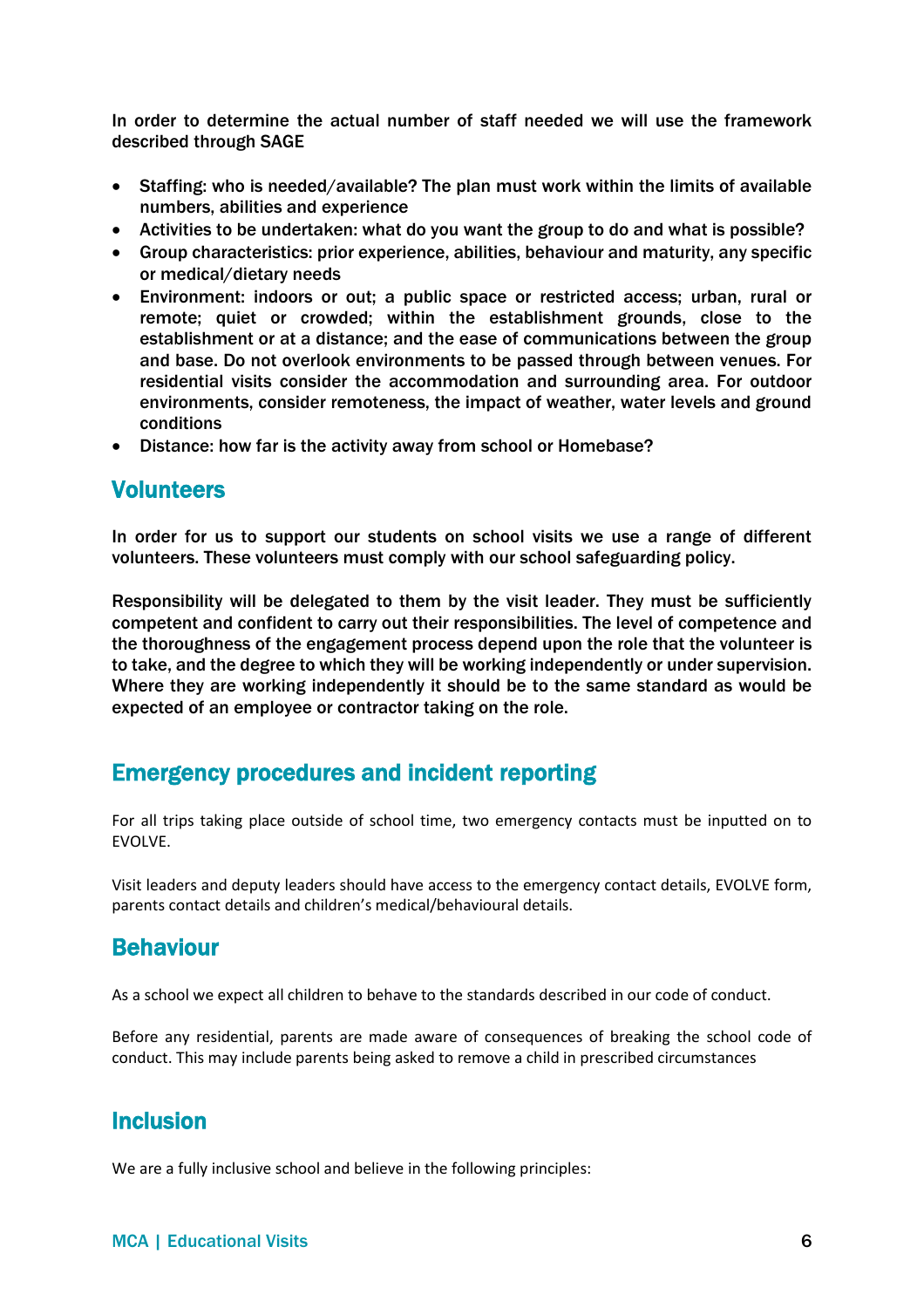- A presumption of entitlement to participate
- Accessibility through direct or realistic adaptation or modification
- Integration through participation with peers

## **Insurance**

We are covered by the **NEEDS OUR SCHOOL INSURERS NAME** 

## Check list before you organise a trip Trips and visits- procedures

If you want to organise a trip or visit, please follow the steps as stated below:

- 1. Read the trips and visits policy thoroughly if you are not already familiar with it.
- 2. Discuss your proposed trip/visit with your Line Manager.
- 3. Gain authorisation from Andrew Woolley with regards to the date of absence and any additional staff needed for the trip. This needs to be approved before you can go any further.
- 4. You will then need to meet with your line manager to discuss costings/funding for trip.
- 5. Once approved, complete your letter for parent/carers which the EVC needs to authorise before it is sent out.
- 6. Inform Andrew Woolley (EVC coordinator) of the trip and date by email.
- 7. In your letter to parents/carers, you must state, if there is a cost to the trip that the payment needs to be made by a specified date. Staff are not to take any monies from students all money should be taken at reception. It is essential that parents/carers receive the following information in the letter-details of trip/visit, leaving time and return time, location, any specific requirements and parents/carers must be reminded that the medical information is up to date
- 8. Complete the form on Evolve. This will require the following:-
	- Trip type and purpose (hazardous/residential/non-residential)
	- **Destination**
	- Travel arrangements and contact details
	- Risk assessments-
	- First aid provision
	- Letter to parents including any medical and additional needs
	- Staff members with correct ratio (see below)
	- Emergency contacts
	- All students you are planning to take
	- Insurance- if it is a residential through a company seek advice through the provider. If it is hazardous check with EVC

\*For a non-residential trip there is a minimum requirement of 7 days notice.

\*For a trip that is deemed as hazardous e.g. ice-skating, theme parks and field trips, there is a minimum requirement of 28 days notice.

\*At least 28 days notice is needed for any residential.

The Attendance team and the Admin office need to have a list of students that will be off site prior to the trip. Please ensure that if you have a break/lunch duty on the day you are off site that you arrange cover.

Once you have submitted the form you must wait for approval. Andrew Woolley will quality